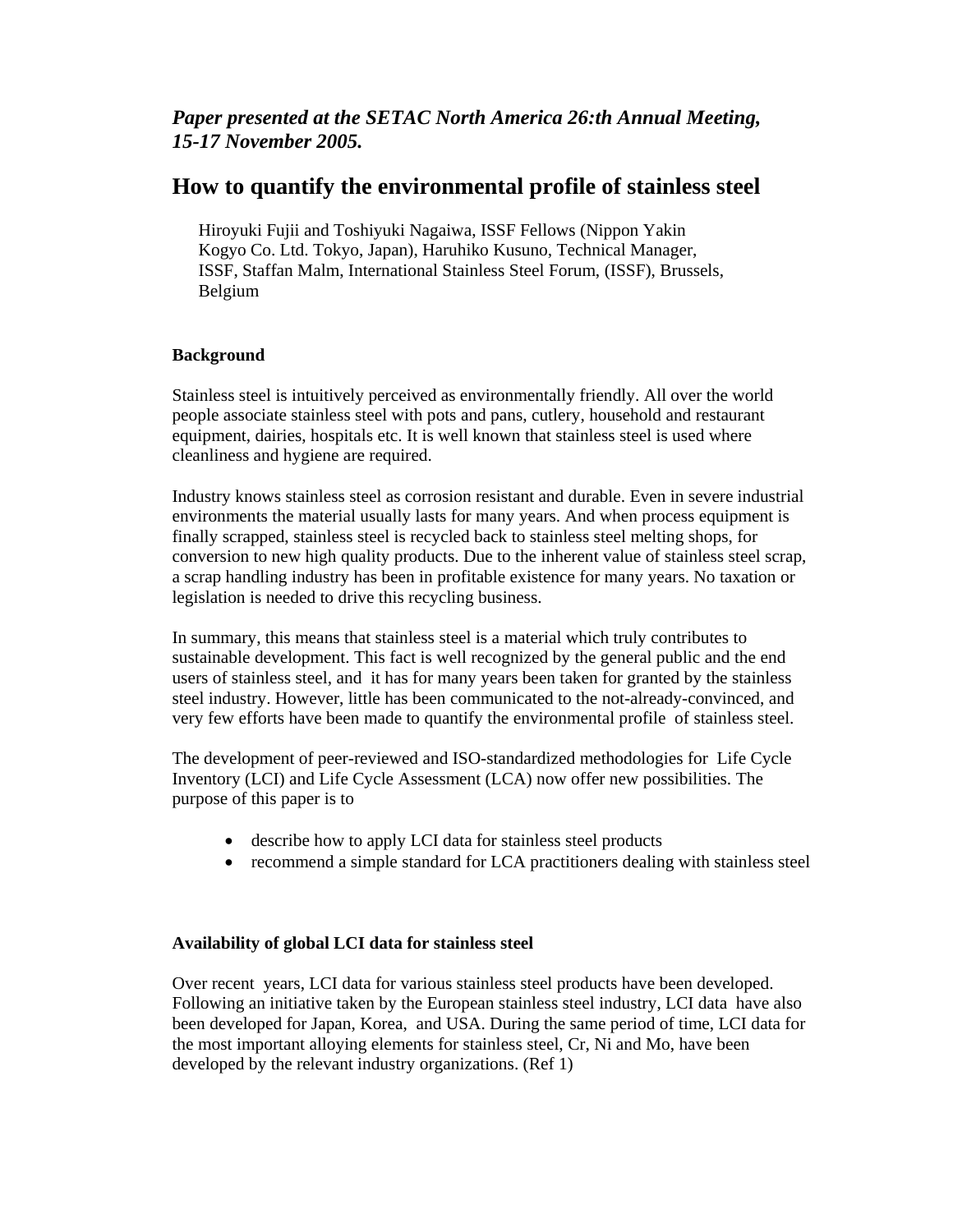TEAM software from Ecobilan (Ref 2) has been used throughout this work to facilitate the integration of all the data to a set of average, global, cradle-to-gate LCI data for eight different stainless steel products. Table 1 specifies the products and one parameter (article) total primary energy.

Although TEAM software was used for this work, any other established LCI software would probably have given similar results.

| Products       | LCI total primary energy $(MJ/kg)$ |
|----------------|------------------------------------|
| 304 2B         | 54.0                               |
| 304 BA         | 53.5                               |
| <b>304 WHR</b> | 42.0                               |
| 316 2B         | 62.3                               |
| 409 2B         | 47.7                               |
| 430 2B         | 52.2                               |
| 430 BA         | 52.7                               |
| 2205 2B        | 72.1                               |
|                |                                    |

Table 1

The existence of this set of LCI data is a first and vital step towards quantification of the environmental profile of stainless steel. In these cradle-to-gate data, the effects of recycling on process parameters are included. However, in order to assess more accurately the profiles of stainless steel products, credits for recycling at end-of-life must also be considered.

# **Value of recycling for stainless steel**

Recycling can be defined in many ways. Figure 1 illustrates the terminology used by ISO. Tables 2 and 3 specify the definitions. The ambition in this work is to follow the ISO definitions.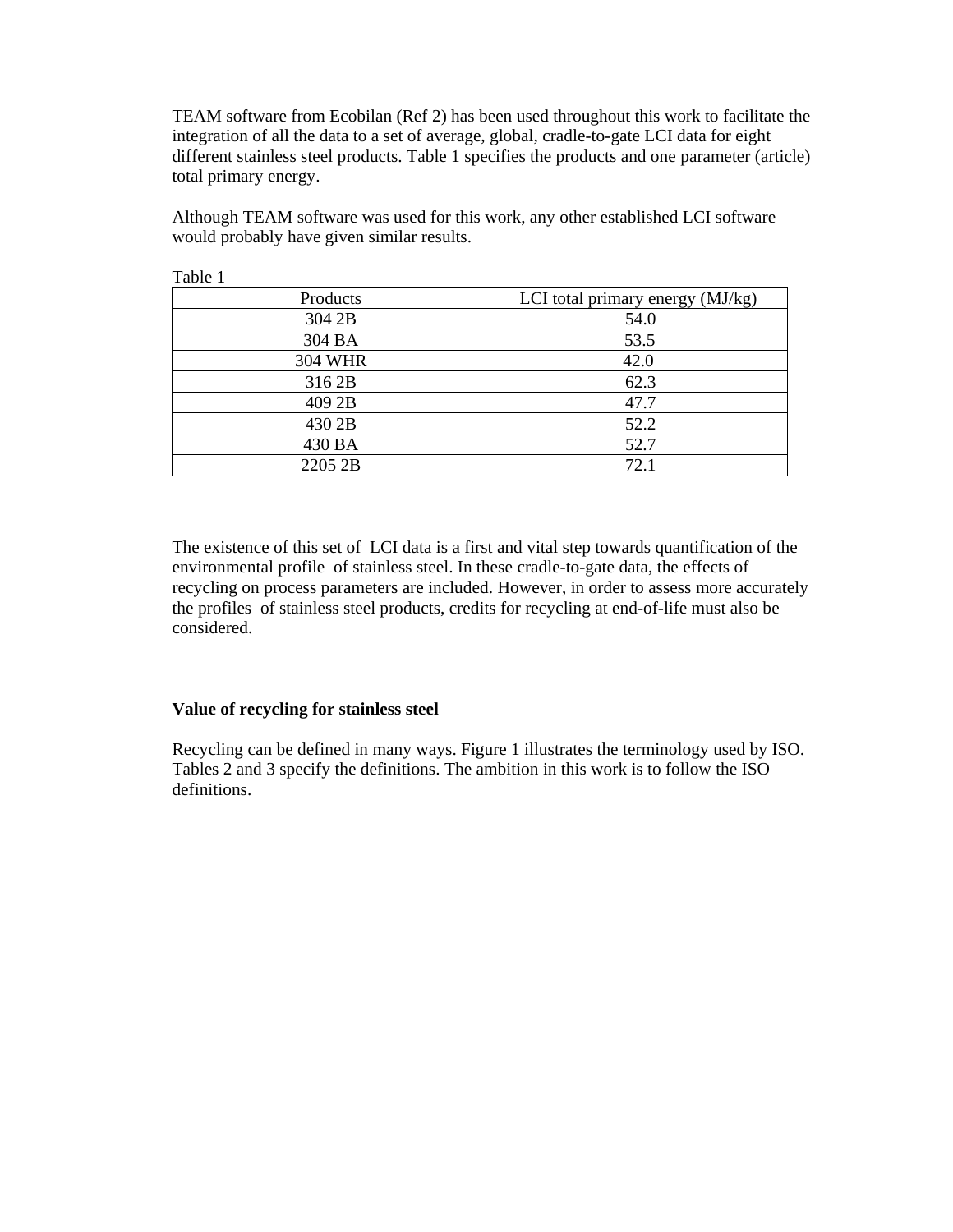### Figure 1



Recycling ratio (= material recovered as scrap / total scrap from end of life products = EOL collection rate = EOL Recycling Efficiency Rate)

 $*)$  = Recycling Input Rate (RIR) = Scrap ratio

| anie |
|------|
|------|

| Name             | Formula                                                                                                      |
|------------------|--------------------------------------------------------------------------------------------------------------|
| Recycled content | $=$ recycled material /total production $= RIR$                                                              |
| Recycling ratio  | $=$ material recovered as scrap / total scrap from end of life<br>$products = EOL$ Recycling Efficiency Rate |

Table 3

| ISO Term               | <b>ISO</b> Definition                                    |  |
|------------------------|----------------------------------------------------------|--|
| Post-consumer material | Material generated by households or by commercial,       |  |
|                        | industrial and institutional facilities in their role as |  |
|                        | end-users of the product which can no longer be used     |  |
|                        | for its intended purpose. This includes returns of       |  |
|                        | material from the distribution chain.                    |  |
| Pre-consumer material  | Material diverted from the waste stream during the       |  |
|                        | manufacturing process. Excluded is reutilization of      |  |
|                        | materials such as rework, regrind or scrap generated     |  |
|                        | in a process and capable of being reclaimed within the   |  |
|                        | same process that generated it.                          |  |
| Recovered [reclaimed]  | Material that would have otherwise been disposed of      |  |
| material               | as a waste or used for energy recovery, but has instead  |  |
|                        | been collected and recovered [reclaimed ] as a           |  |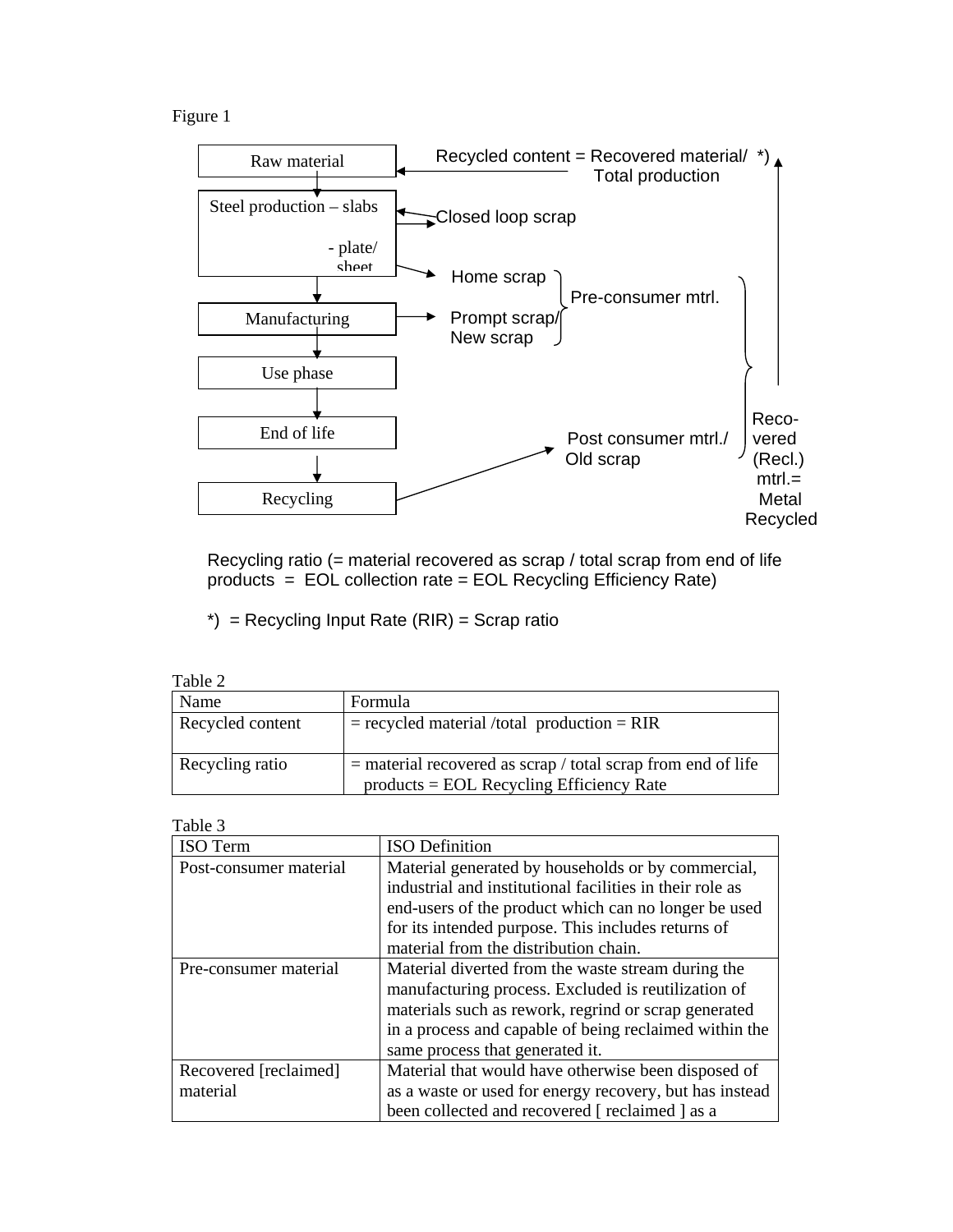|                   | material input, in lieu of new primary material, for   |  |
|-------------------|--------------------------------------------------------|--|
|                   | recycling or manufacturing process.                    |  |
| Recycled content  | Proportion, by mass, of recycled material in a product |  |
|                   | . Only pre-consumer and post-consumer materials        |  |
|                   | shall be considered as recycled content.               |  |
| Recycled material | Material that has been reprocessed from recovered [    |  |
|                   | reclaimed ] material by means of a manufacturing       |  |
|                   | process and made into a final product or into a        |  |
|                   | component for incorporation into a product.            |  |

From the short perspective, it may be tempting to see a high recycling content as positive and desirable, both from an environmental and a cost point of view. . Figure 2 shows how the total primary energy embodied in stainless steel decreases with increasing recycling content. (TEAM software calculations based on real LCI data)



Figure 2 (304 2B)

According to a study made by the International Stainless Steel Forum (ISSF), the global average for recycled content for stainless steel (stainless plus carbon steel scrap) is 60%. (Ref 3)

By increasing the recycled content, the primary energy decreases. However, from a sustainability point of view, recycled content is in fact no relevant concept. One simple reason is that a supply chain with very low material yields will deliver large volumes of pre-consumer material. These large volumes will boost the recycled content, for a supply chain, which, however, due to the low yields, clearly is neither efficient, nor sustainable.

Fundamentally sustainability is a medium- to long term concept. Therefore it is not sufficient to study only what happens at present. Future recycling at end of life must somehow be taken into account.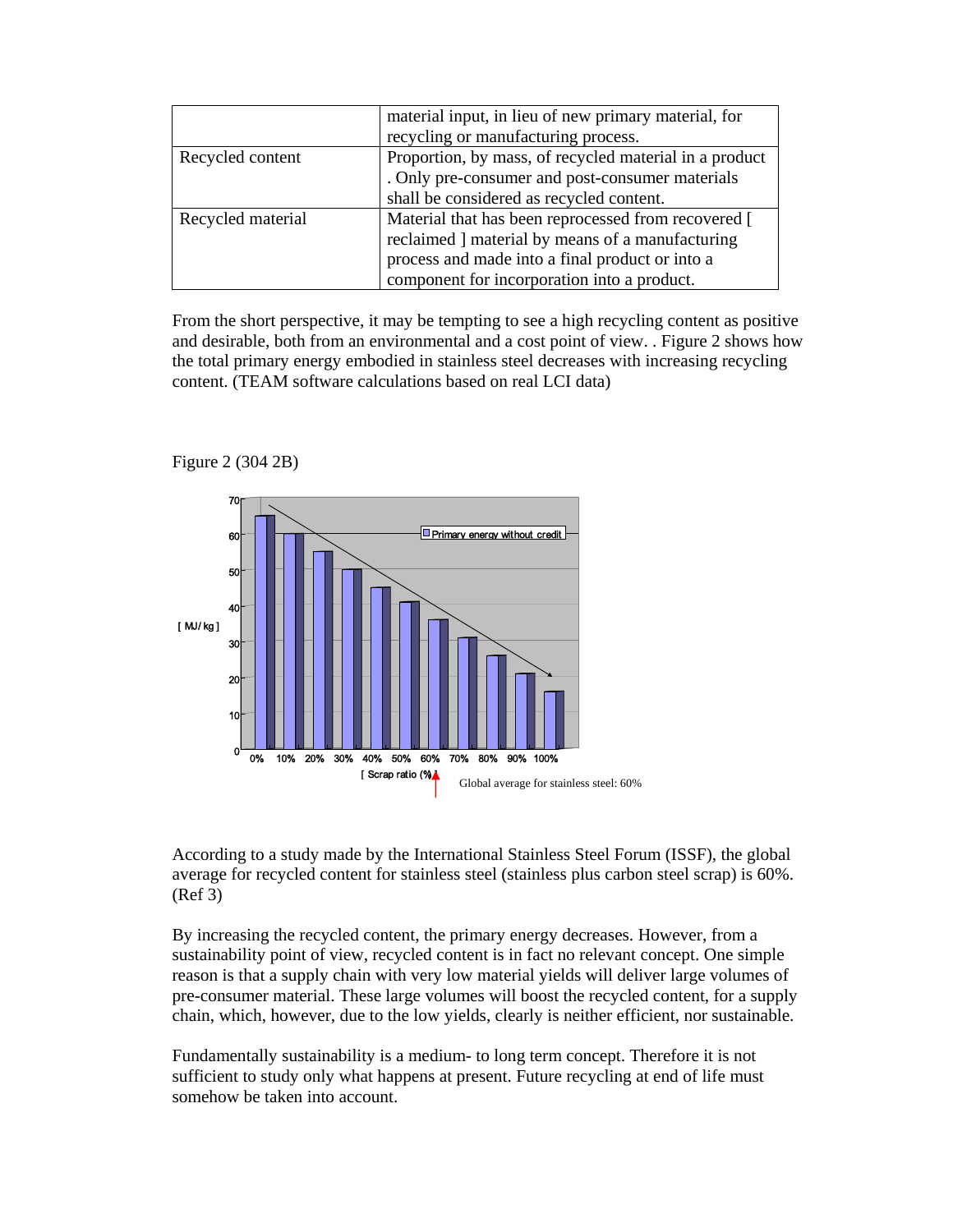For each type of stainless steel product , a net must be assessed

 Recycled material released for new use at end of life – (less) Recycled material used during manufacturing

If this net is positive, more recycled material will be available for future use. If the net on the other hand is negative, more primary resources will have to be used in the future.

A simple example:

- When pulp  $\&$  paper plants are modernized (or closed) most redundant stainless steel equipment is easily sold to scrap dealers. Recycling ratios are normally very high, say 95%
- Using the global average, the recycled content during production of stainless steel is 60%
- Hence, for each ton of stainless steel originally produced, 600 kgs were recycled from the global stock of stainless steel scrap.
- At end of life, 950 kgs per ton of scrapped equipment, are recycled to the global stock of stainless steel scrap.
- Consequently, a net of  $950 600 = 350$  kgs of recycled material (scrap) is being saved for future generations to use.

In order to quantify this net value of recycling, the methodology established for carbon steel by the International Iron and Steel Institute (IISI) (Ref 4.) has been applied.

By saving recycled material (scrap) for future use, less stainless steel will need to be produced based on primary raw materials. For each ton of scrap recycled, one ton of primary-raw-materials-based stainless steel is saved. This saving can be quantified:

 $LCI-data(Saving) = LCI-data(100% primary) - LCI-data(100% scrap)$ 

 where LCI-data stands for total primary energy, carbon dioxide emission, waste etc.

In the case of carbon steel two "extreme" production routes exist, the blast furnace route (100% primary) and the electric arc furnace route (100% scrap). Since LCI data for both routes exist, calculation of the saving is simple. Figure 3 illustrates the carbon steel situation.



.

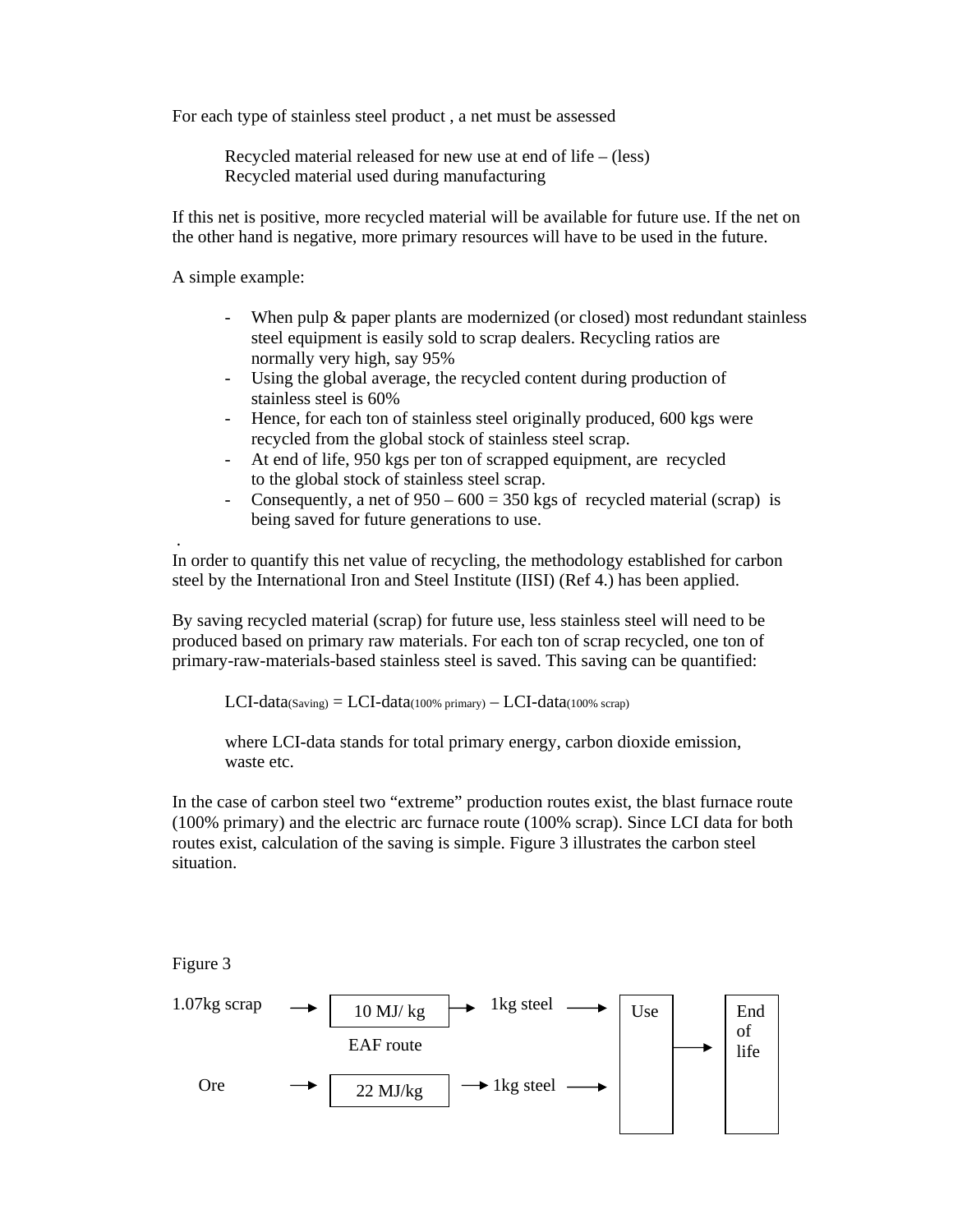#### BF route

For stainless steel a mixed production route, based on primary raw materials plus scrap, is used all over the world. Almost no "extreme" production routes exist. However, the principle is basically the same: one ton of recycled material (scrap) replaces one ton of primary raw material based stainless steel. Figure 4 shows the situation for stainless steel.

Figure 4



As no "extreme" production routes exist for stainless steel, LCI-data(100% primary) and LCI-data(100% scrap) must be calculated. As mentioned above, global LCI data for stainless steel are based on an average 60% scrap + 40% primary raw materials route. In order to calculate 100% scrap and 100% primary data, two steps are required:

- 1) Proportional scaling up of 60% scrap material and 40% primary material to 100% scrap and primary materials, respectively
- 2) Adjustment of scrap and primary materials input in order to balance final product chemical composition requirements

In the absence of "extreme" production route data, these calculations are based on the assumption, that the energy requirements in the processes are the same for the two extreme cases.

Proportional scaling up to 100% scrap is illustrated below. 100% primary data can be calculated in a similar way

Original factory data Proportional scaling up (100% scrap case)

Input kg for 1 kg product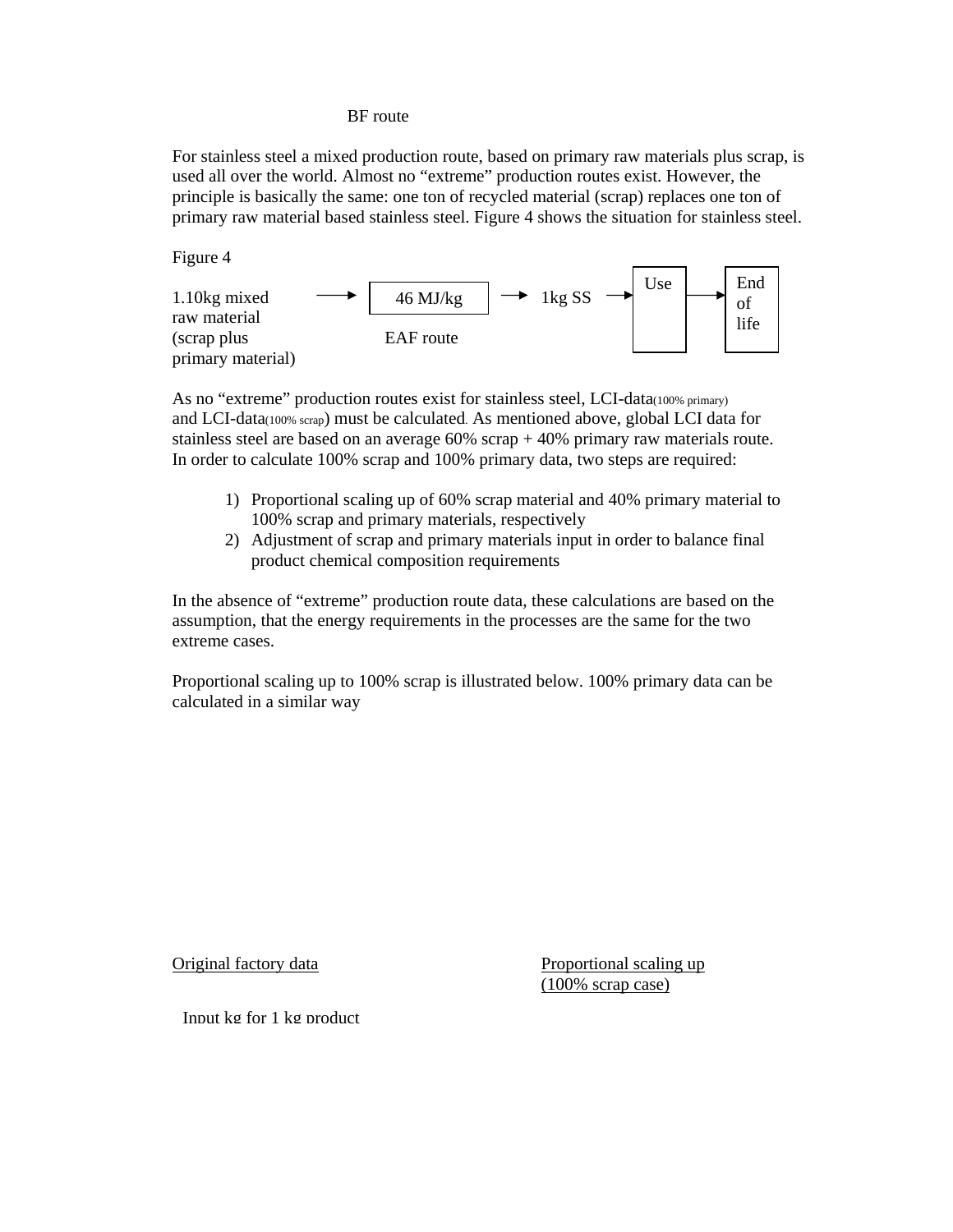| <b>Scrap</b>            |
|-------------------------|
| 304: x1                 |
| 316: x2                 |
| 409: x3                 |
| 430: x4                 |
| external:x5             |
| subtotal: X             |
| <b>Primary material</b> |
| Carbon steel scrap: y1  |
| Iron (pure): $y2$       |
| Ni(electrolytic): y3    |
| Ni(briquette): y4       |
| $H/C$ FeCr: $y5$        |
| $L/C$ FeCr: $y6$        |
| FeNi: y7                |
| subtotal: Y             |
| Grand total: $X+Y$      |

| 304: $x1*(X+Y)/X$                           |
|---------------------------------------------|
| 316: $x2 \cdot (X+Y)/X$                     |
| 409: $x3 \cdot (X+Y)/X$                     |
| 430: x4 $*(X+Y)/X$ external: $x5 * (X+Y)/X$ |
| Grand total: X+Y                            |

Different methods of adjusting the input, to match final product chemical composition, have been tested. In the case of AISI 304, scaling up, as outlined above, gives virtually the same results as an input of 100% AISI 304 scrap. For simplicity, the latter has been used.

 $\rightarrow$ 

For the 100% primary route, the following types of raw material have been used,

- Carbon steel scrap (Fe: 100%)
- H/C FeCr (Cr: 52%)
- H/C FeNi (Ni: 32%)

and the volumes have been adjusted in order to meet the AISI 304 specification (Cr=18%, Ni=8,3%)

Table 4 illustrates the results of these calculations.

Table 4

| 304 2B           | 100% primary case | 100% recycled case |  |
|------------------|-------------------|--------------------|--|
| Energy $(MJ/kg)$ |                   |                    |  |
| $CO2$ (kg/kg)    |                   | 3 Q                |  |
| Waste $(kg/kg)$  |                   |                    |  |

### **Methodology for allocation of credits for recycling**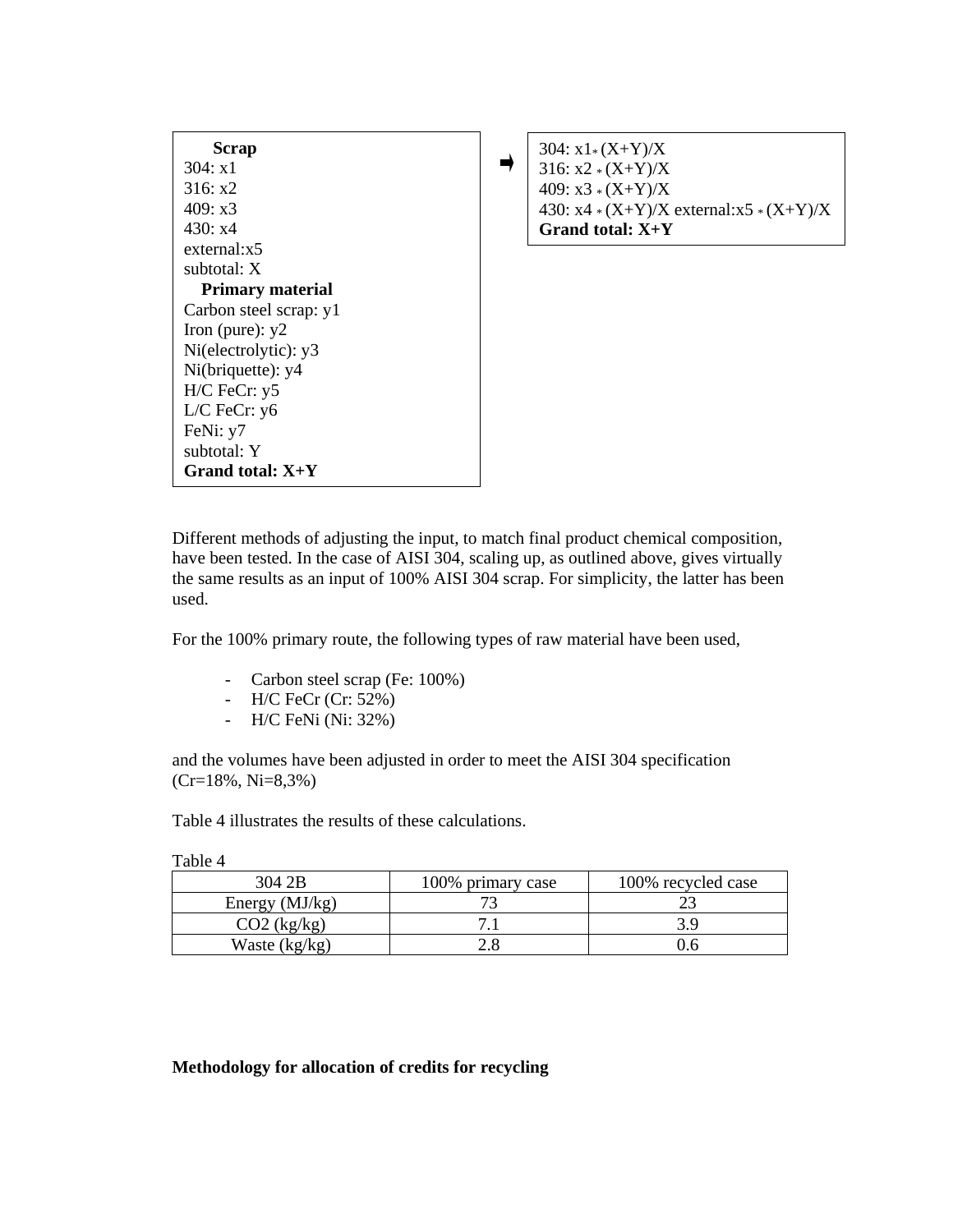Two methods for allocation of recycling credits have been developed and tested for carbon steel: single cycle recycling and multi cycle recycling (Ref 4-6). Both methods have now been tested for stainless steel.

Definitions and equations:

a) Single cycle equation (often referred to as the "IISI Appendix 5"equation)

 $X = X$ primary + (Xrecycled – Xprimary) $*RR*Y$ 

where

 $X = LCI$  data with recycling credit  $X\text{primary} = X$  in the case of production based on 100% virgin material Xrecycled  $= X$  in the case of production based on 100% recycled scrap  $RR = Recycling ratio (= material recovered as scrap / total scrap from end of life products,$ or Metal recycled (from EOL scrap)/Metal available for recycling (EOL scrap) )  $Y = Yield (=Useful \, recycleed \, product / Input \, of \, scrap \, as \, raw \, material)$ 

**b)** Multi cycle equation:

 $X = (X\text{primary} - X\text{recycled})[(1-r)/(1-r^n)] + X\text{recycled}$ 

where

X is defined above  $r =$  Yield of useful recycled product  $<$  1 n= Number of life cycle stage (primary: n=1)

When n approaches  $\infty$ ,

 $X = X$ primary + r(Xrecycled – Xprimary)

and the two equations become identical, as  $r = RRxY$ 

Figure 5 demonstrates the results of the two methods for stainless steel (304 2B).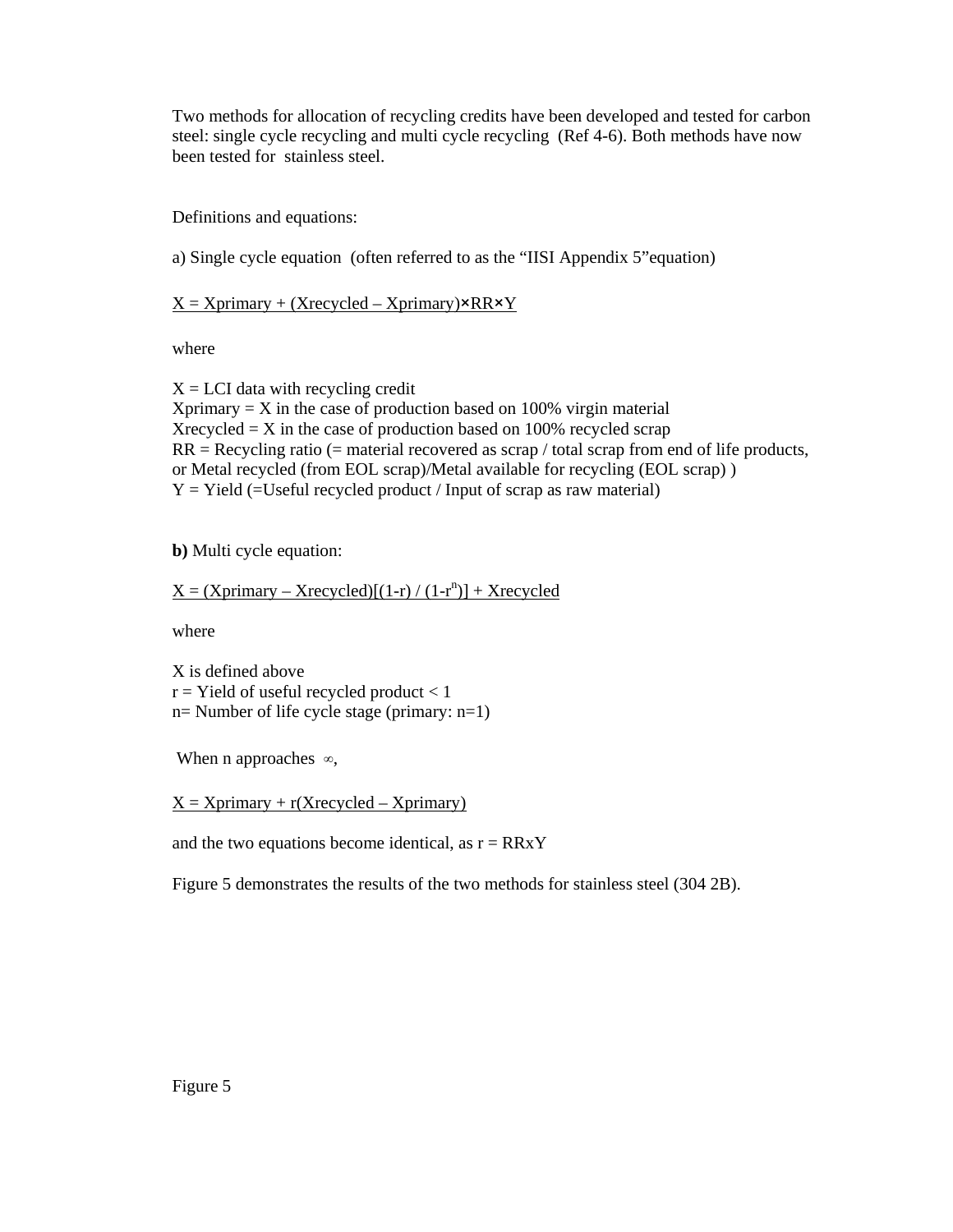

### **Template for LCA practitioners dealing with stainless steel products**

Figure 6 is a simplified template for stainless steel. The template is recommended for application when stainless steel LCI data are used to assess the impact of stainless steel on the environment. ISSF has access to cradle to gate LCI data for eight stainless steel products (Table 1) and is building a database for Recycling Ratios for different stainless steel product sectors.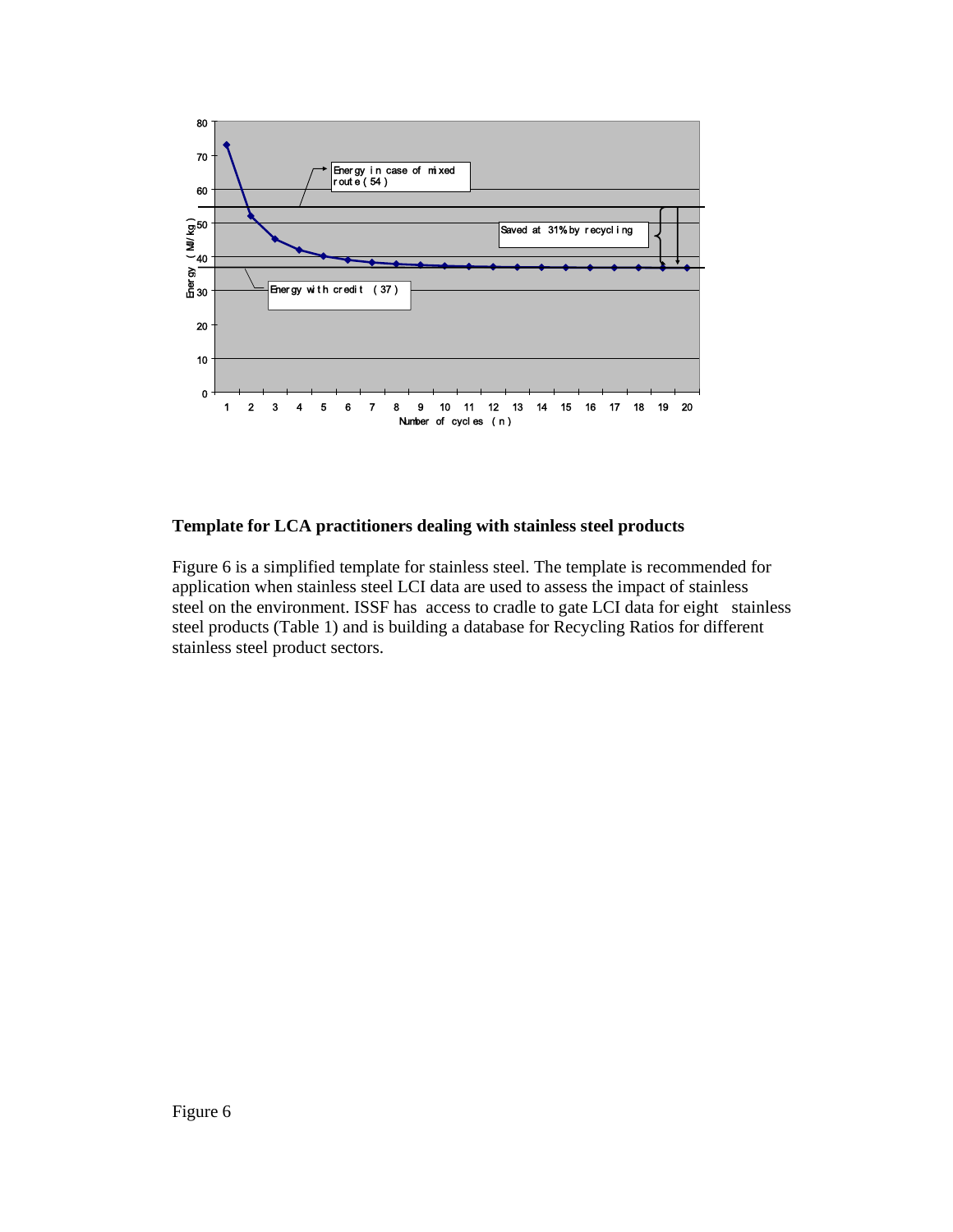

### **LCI result = LCI data with credit plus LCI data from Manufacturing and Use**

By visiting the ISSF website (www.worldstainless.org), LCA practitioners can initiate individual dialogues regarding their respective projects. At present (autumn 2005) some manual calculations are required to produce LCI data with recycling credits. In the future, data with credits included will be delivered automatically, unless otherwise specified.

The LCA practitioners are themselves assumed to have access to LCI data for the product manufacturing and use phases**.** 

### **Simplified case studies**

By applying the template to a stainless steel roof, its use for assessing energy savings and reduction of CO2 emissions can be demonstrated.

#### Roof details: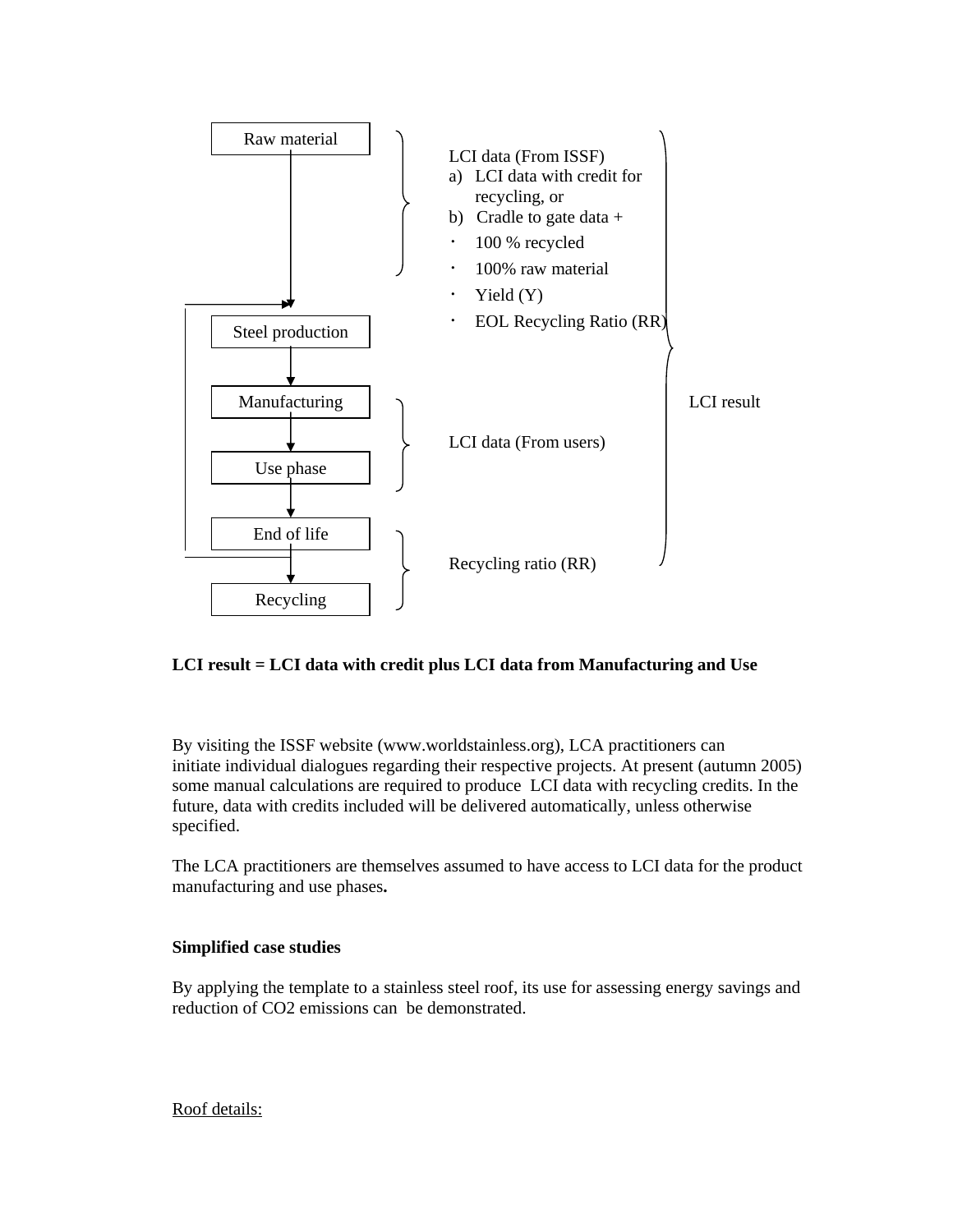Steel grade: 304 2B Thickness: 0.5mm Area studied: 0.5mm×1m×1m

Weight of area studied:

Density of Stainless steel: 8.0 Weight of roofing: 4kg/m2

# **a) Energy saving**

## Template:

| Raw material and steel production:       | Primary energy<br>$+100\%$ recycled: 23 MJ/kg (92 MJ/m2)<br>$+100\%$ raw material: 73 MJ/kg (292 MJ/m2)<br>$+$ Mixed route: 54 MJ/kg (216 MJ/m2)<br>Yield: $1/1.10$<br>Recycling Ratio: 0.96<br>Primary energy with recycling credit: 29 MJ/kg<br>$(116 \text{ MJ/m2})$ ("IISI Appendix 5 equation") |  |
|------------------------------------------|------------------------------------------------------------------------------------------------------------------------------------------------------------------------------------------------------------------------------------------------------------------------------------------------------|--|
| LCI data from manufacturing:             | Primary energy: $8.5$ MJ/kg $(34$ MJ/m2 $)$ (Ref 4)                                                                                                                                                                                                                                                  |  |
| LCI data for use phase:                  | Primary energy:<br>$0$ MJ/kg                                                                                                                                                                                                                                                                         |  |
| <b>LCI</b> result: stainless steel roof: | Total primary energy: 150 MJ/m2                                                                                                                                                                                                                                                                      |  |

Figure 7 illustrates the results and the significant energy saving achieved by recycling of stainless steel.

Figure 7

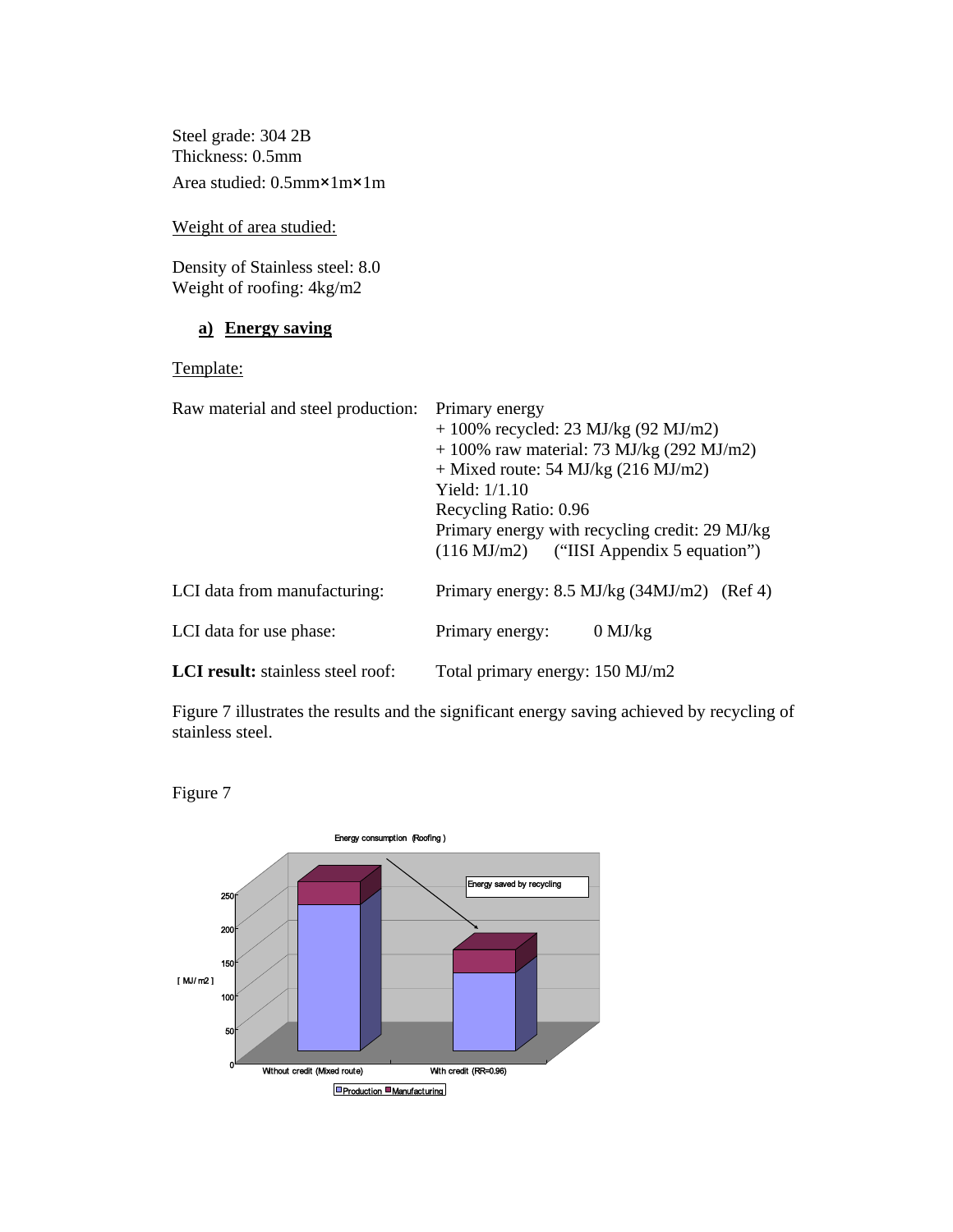### **b) Reduction of CO2 emissions**

## Template:

| Raw material and steel production:       | CO <sub>2</sub> emissions<br>$+100\%$ recycled: 3.9 kg/kg (15.6 kg/m2)<br>$+100\%$ raw material: 7.1 kg/kg (28.4 kg/m2)<br>$+$ Mixed route: 6.1 kg/kg (24.4 kg/m2)<br>Yield: $1/1.10$<br>Recycling Ratio: 0.96<br>CO2 emissions with recycling credit: 4.3 kg/kg<br>$(17.2 \text{ kg/m2})$ ("IISI Appendix 5 equation") |
|------------------------------------------|-------------------------------------------------------------------------------------------------------------------------------------------------------------------------------------------------------------------------------------------------------------------------------------------------------------------------|
| LCI data from manufacturing:             | CO2 emissions: $0.4 \text{ kg/kg}$ (1.6 kg/m2) (Ref 4)                                                                                                                                                                                                                                                                  |
| LCI data for use phase:                  | CO <sub>2</sub> emissions:<br>$\theta$                                                                                                                                                                                                                                                                                  |
| <b>LCI</b> result: Stainless steel roof: | Total CO2 emissions: 18.8 kg/m2                                                                                                                                                                                                                                                                                         |

Figure 8 illustrates that by recycling stainless steel roofs, a reduction of as much as 28% of CO2 emissions can be achieved.

# Figure 8



Table 5 demonstrates the sensitivity of the parameters in the "IISI Appendix 5" equation, i.e. Xprimary, Xrecycled, RR and Y. As can be seen, the total primary energy is affected most by ±10% variations of the parameters Recycling Ratio and Yield.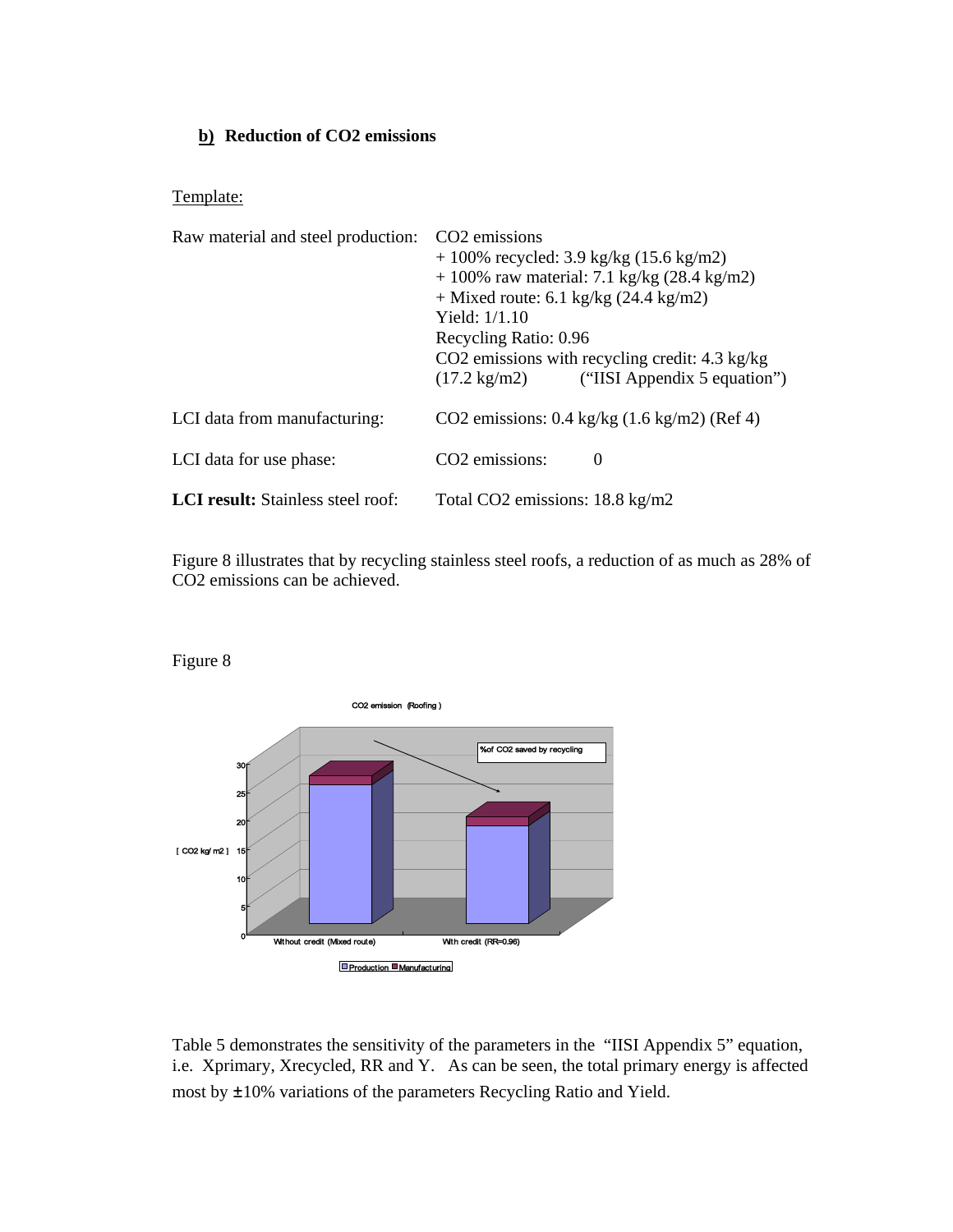Table 5

Sensitivity – effects of  $\pm 10\%$ , parameter variations Standard condition: Xp=93, Xr=23, RR=0.8, Y=1/1.07 Equation: "IISI Appendix 5"

| Parameter | <b>Effect on Energy</b> | % change versus standard |
|-----------|-------------------------|--------------------------|
| Xprimary  | 34-37                   | $±3-6%$                  |
| Xrecycled | 34-37                   | $±3-6%$                  |
| <b>RR</b> | 32-39                   | $±8-11%$                 |
|           | 31-39                   | $±8-14%$                 |

Energy: MJ/kg

Figures 9 and 10 illustrate the strong impact of an improved Recycling Ratio, at end-of-life, on energy saving and CO2 emissions.



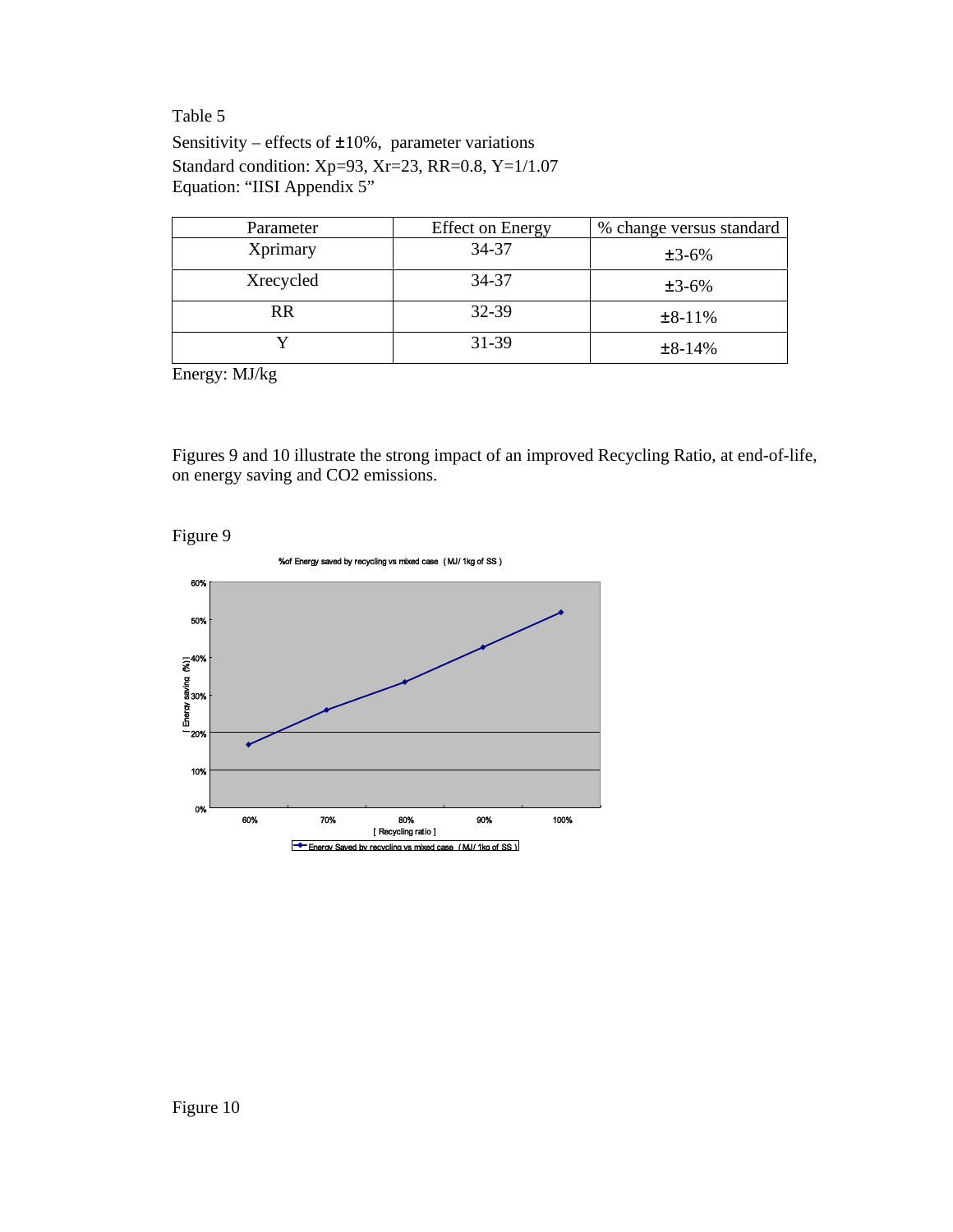kg of CO2 Saved by recycling vs mixed case ( kg/ 1kg of SS)



### **Discussion**

There are two basic areas of use for LCI data. One is for benchmarking of manufacturing processes in terms of potential impacts on health & environment. A second, and larger area, is about the potential impact on health  $\&$  environment of products, over their total life cycles.

In the former case, relative comparisons of processes are made, and it is not necessary to include credits for recycling at end of life. However, when LCI data are to be used for products, e.g. for Environmental /Product Declarations (EPD) or Eco Design, it is imperative to include all recycling effects.

This paper demonstrates that the well established methodology developed for carbon steel can also be used for stainless steel. Although outside of the scope for this paper, it has been demonstrated that the same methodology successfully can be applied for other metals. It is strongly recommended that LCA practitioners use one methodology, such as the one demonstrated in this paper, when assessing different material options.

Please note that this paper presents a simplified and easy-to-use model. In more sophisticated metal analyses the differences in Cr- and Ni contents between different stainless steel grades must be considered. However, as the standard 304/316 and 409/430 types dominate the market, and can be seen as two separate, almost closed loop systems, the error caused by this simplification is negligible for practical purposes.

Another simplification is that some 10% of carbon steel scrap is used in the average global production of stainless steel, and is treated here as stainless steel scrap. This carbon steel scrap, to a certain extent, also replaces primary raw material based stainless steel. Hence, even this simplification can be seen as reasonable.

Finally, as mentioned above, the estimations of LCI data for 100% primary and 100% scrap cases, are based on the simplification, that process parameters are not significantly affected by changes in raw material mix. This is an area where more research is recommended.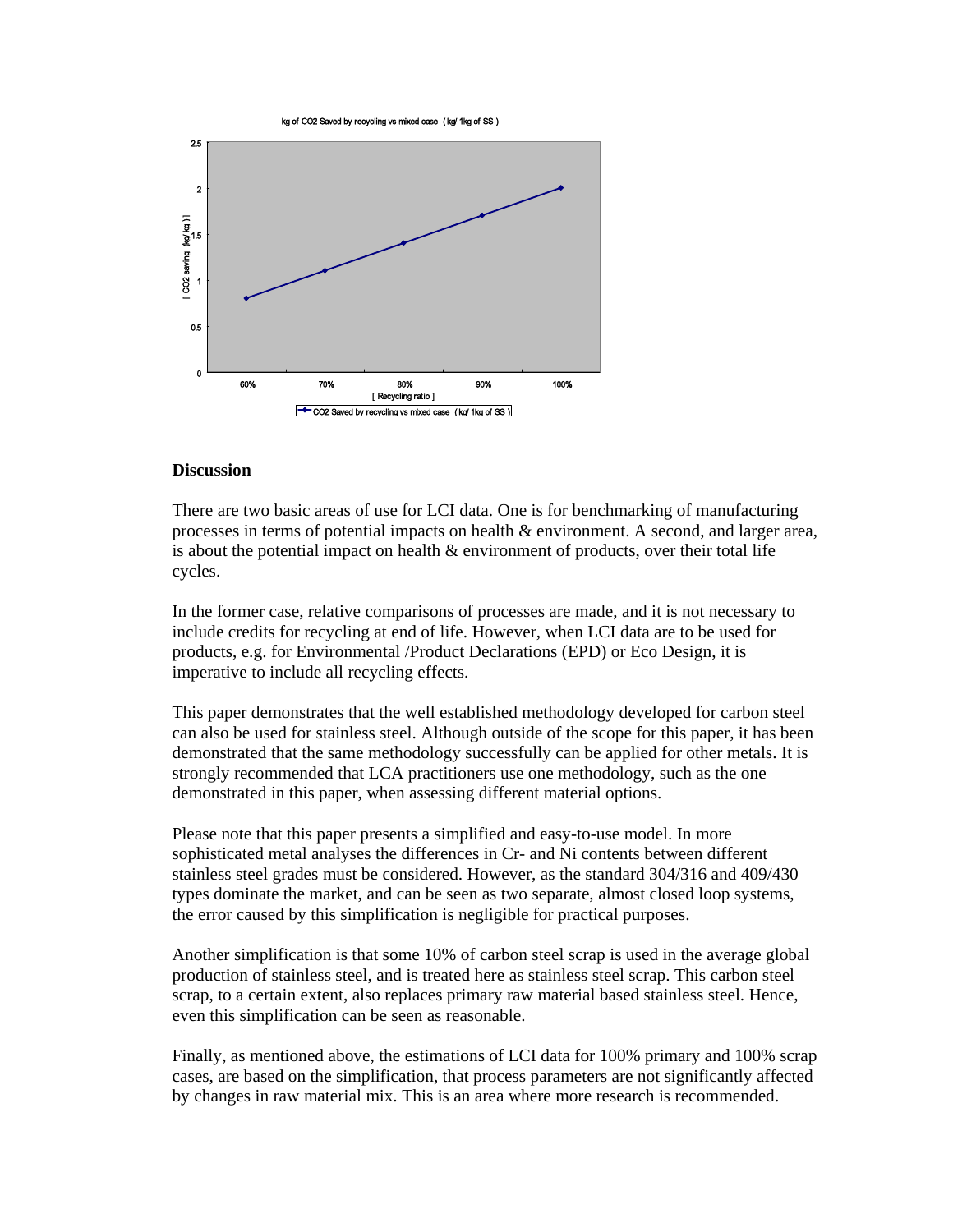## **Conclusions**

- A methodology for inclusion of recycling credits in LCI data for stainless steel has been developed
- The methodology is consistent with the ISO standard conforming methodology used by IISI for carbon steel
- The same methodology can successfully be applied for other materials
- It has been demonstrated that recycled content is not a good argument for sustainability
- A template has been recommended for LCA practitioners dealing with stainless steel (e.g. regarding Environmental Product Declarations or Eco Design)
- The environmental profile of stainless steel has been quantified in a few simplified cases. High levels of recycling, well established for many stainless steel products, reduce energy consumption and save CO<sub>2</sub> emissions in the range of 30%, compared with no recycling.
- The Recycling Ratio at end of life is a very significant factor when assessing the environmental profile of a metal like stainless steel.
- More real industry data regarding End-Of-Life recycling ratios are needed
- The work indicates quantitatively that stainless steel is a highly sustainable material.

### **References**

- 1 International organizations
	- $\cdot$  NI = Nickel Institute (www.nickelinstitute.org/index.cfm/ci\_id/317.htm)
	- ICDA = International Chromium Development Association (www.chromiumasoc.com)
	- $IMOA = International Molybdenum Association (www.imoa.org.uk)$
- 2 Ecobilan (http://www.ecobalance.com/uk\_lca.php)
- 3 ISSF website (https://extranet.worldstainless.org/Worldstainless/Portal/Categories/LCI\_LCA/)
- 4 IISI website and publication
	- ・ Web:

https://extranet.worldsteel.org/Worldsteel/Portal/Categories/LCA%20(Life%20Cyc le%20Assessment)/

- Publication: International Iron and Steel Institute (2002) *Appendix 5 "Application of the IISI LCI data to Recycling Scenarios "*, Life cycle inventory methodology report 2002
- 5. Amato A, Brimacombe L, and Howard N (1996) *Development of quantitative methodology for assessing embodied energy of recyclable and reusable materials/products.* Ironmaking and Steelmaking, 23 (3) 235-241